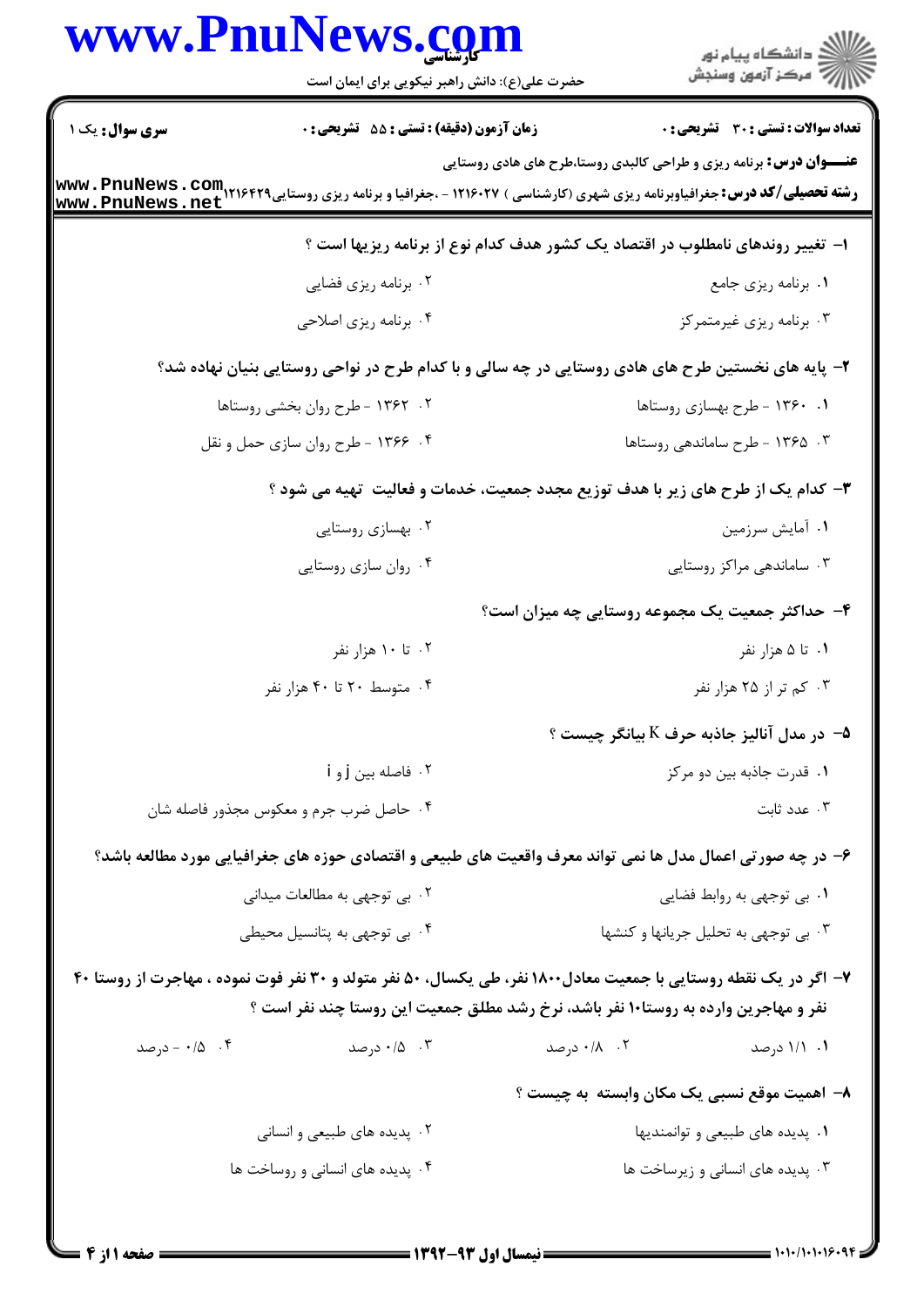| <b>www.PnuNews.co.</b> | حضرت علی(ع): دانش راهبر نیکویی برای ایمان است                                                                   |                                                          | ڪ دانشڪاه پيام نور<br>ر∕⊂ مرڪز آزمون وسنڊش                                       |
|------------------------|-----------------------------------------------------------------------------------------------------------------|----------------------------------------------------------|----------------------------------------------------------------------------------|
| <b>سری سوال : ۱ یک</b> | زمان آزمون (دقیقه) : تستی : 55 آتشریحی : 0                                                                      |                                                          | <b>تعداد سوالات : تستی : 30 ٪ تشریحی : 0</b>                                     |
|                        |                                                                                                                 |                                                          | <b>عنـــوان درس:</b> برنامه ریزی و طراحی کالبدی روستا،طرح های هادی روستایی       |
|                        |                                                                                                                 | ۹– کدام عامل در پیدایش روستاهای با تیپ متمرکز موثر است ؟ |                                                                                  |
| ۰۴ کمبود آب            | ۰۳ توانمندیهای طبیعی                                                                                            | ۰۲ وجود امنيت                                            | ١. وفور آب                                                                       |
|                        | ∙۱- در مرحله اول رشد کالبدی روستاها در تطابق با پدیده های تاریخی کدام بافت حاکمیت دارد ؟                        |                                                          |                                                                                  |
| ۰۴ نظام وار            | ۰۳ دایره ای                                                                                                     | ۰۲ بافت پلکانی                                           | ۰۱ پراکنده                                                                       |
|                        | 1۱– در مرحله سوم پیدایش روستاها در تطابق با پدیده های تاریخی، پیدایش بخش های کالبدی در روستا متاثر از کدام عامل |                                                          | است ؟                                                                            |
|                        | ۰۲ طراحی های شهری                                                                                               |                                                          | ۰۱ طراحی های بومی                                                                |
|                        | ۰۴ طراحی های مقاوم در برابر زلزله                                                                               |                                                          | ۰۳ طراحی های منحصر به فرد                                                        |
|                        |                                                                                                                 |                                                          | ۱۲- شکل گیری محله نسا، با توجه به موقعیت کدام عامل جغرافیایی نام گذاری شده است؟  |
|                        | ۰۲ حاكميت طوايف زن محور                                                                                         |                                                          | ۰۱ جهت باد غالب                                                                  |
|                        | ۰۴ زاويه تابش آفتاب                                                                                             |                                                          | ۰۳ حاکمیت فرقه های مذهبی                                                         |
|                        |                                                                                                                 |                                                          | ۱۳- از نظر مالکیت، زمین دهیاری در سطح روستاها جزء کدامیک از انواع مالکیت ها است؟ |
| ۰۴ اراضي وقفي          | ۰۳ اراضی دولتی                                                                                                  | ۰۲ اراضی خصوصی                                           | ۰۱ اراضی عمومی                                                                   |
|                        |                                                                                                                 |                                                          | ۱۴– کاربری گورستان در روستا جزء کدام یک از انواع مالکیت ها است؟                  |
| ۰۴ وقفی                | دولتى $\cdot$                                                                                                   | ۰۲ خصوصی                                                 | ۰۱ عمومی                                                                         |
|                        |                                                                                                                 |                                                          | ۱۵- کارکرد استراحت در خانه های روستایی جزء کدامیک از انوع کارکردها است ؟         |
| ۰۴ فیزیکی              | بنیادی $\cdot$ ۳                                                                                                | ۰۲ خدماتی                                                | ٠١. اجتماعي                                                                      |
|                        |                                                                                                                 |                                                          | ۱۶- عدم آشنایی مردم با اصول مقاوم سازی جزء کدام یک از مشکلات مسکن روستایی است؟   |
| ۰۴ فرهنگی              | ۰۳ طراحی معماری                                                                                                 | ۰۲ اقتصادی                                               | ۰۱ اجتماعی                                                                       |
|                        |                                                                                                                 |                                                          | ۱۷- سرانه کاربری مسکونی در روستاها چند مترمربع است ؟                             |
| ۰۴ - ۵۰ مترمربع        | ۰۳ - ۴۵ مترمربع                                                                                                 | ۰۲ - ۴۰ مترمربع                                          | ۰۱ - ۲۵ - ۳۵ مترمربع                                                             |
|                        |                                                                                                                 |                                                          | ۱۸- عرض معابر فرعی درجه یک روستاهای کمتر از ۱۰۰ خانوار جمعیت چند متر است ؟       |
| ۰۴ - ۱۲ متر            | ۰۳ - ۱۰ متر $\lambda$ ۰ - ۱۰ متر                                                                                | ۰۲ ۶ - ۴ متر                                             | $\mathsf{r} - \mathsf{r} - \mathsf{r}$ متر                                       |
|                        |                                                                                                                 |                                                          |                                                                                  |

 $= 1.1 - 11.1 - 19.91$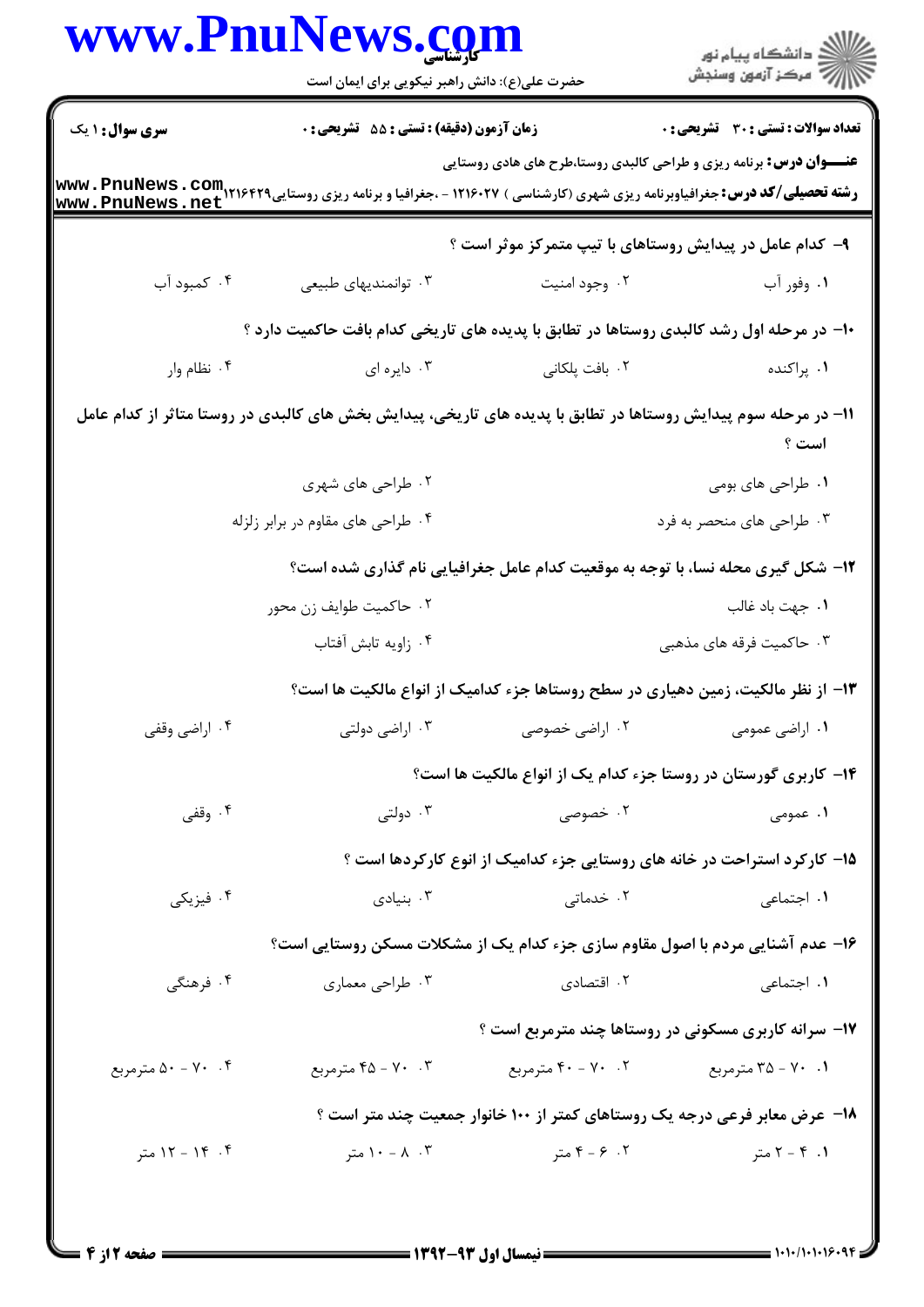|                        | www.PnuNews.com<br>حضرت علی(ع): دانش راهبر نیکویی برای ایمان است                                                                                                                                                      |                                                                                  | ر<br>دانشڪاه پيام نور)<br>ا∛ مرڪز آزمون وسنڊش |
|------------------------|-----------------------------------------------------------------------------------------------------------------------------------------------------------------------------------------------------------------------|----------------------------------------------------------------------------------|-----------------------------------------------|
| <b>سری سوال : ۱ یک</b> | زمان آزمون (دقیقه) : تستی : 55 آتشریحی : 0                                                                                                                                                                            |                                                                                  | <b>تعداد سوالات : تستی : 30 ٪ تشریحی : 0</b>  |
|                        | <b>رشته تحصیلی/کد درس:</b> جغرافیاوبرنامه ریزی شهری (کارشناسی ) ۱۲۱۶۰۲۷ - ،جغرافیا و برنامه ریزی روستایی۲۱۶۴۲۹ <b>. www . PnuNews . com</b><br>www . PnuNews . net                                                    | <b>عنـــوان درس:</b> برنامه ریزی و طراحی کالبدی روستا،طرح های هادی روستایی       |                                               |
|                        |                                                                                                                                                                                                                       | ۱۹- عرض پخ در محل تقاطع دو معبر همجوار در طرح های روستایی چه میزان است ؟         |                                               |
|                        | ۰۲ معادل یک هشتم عرض دو معبر مجاور فرعی                                                                                                                                                                               |                                                                                  | ۰۱ معادل یک دهم عرض دو معبر مجاور اصلی        |
|                        | ۰۴ معادل یک هشتم مجموع عرض دو معبر مجاور                                                                                                                                                                              |                                                                                  | ۰۳ معادل یک دهم مجموع عرض دو معبر مجاور       |
|                        | <b>۳۰</b> - حداکثر شیب عرضی معابر ۱۰ متری با کیفیت متوسط چند درصد و به کدام سمت است ؟                                                                                                                                 |                                                                                  |                                               |
|                        | ۰۲ ۵ درصد به سمت کانیو                                                                                                                                                                                                |                                                                                  | ۰۱ ۶ درصد به سمت کانیو                        |
|                        | ۰۴ درصد به سمت کانیو                                                                                                                                                                                                  |                                                                                  | ۰۳ درصد به سمت کانیو                          |
|                        | <b>۲۱</b> - براساس ضوابط سازمان مدیریت و برنامه ریزی میزان تردد و سرعت حرکت در راه های بین روستایی چقدر است ؟                                                                                                         |                                                                                  |                                               |
| ۰۴ زیاد                | ۰۳ متوسط                                                                                                                                                                                                              | $\sim$ 7. $\sim$ $\sim$                                                          | ۰۱ بسیار کم                                   |
|                        |                                                                                                                                                                                                                       | ۲۲- حداکثر بلندی قوس در معابر روستایی چه میزان است ؟                             |                                               |
| . / . 17 . 5           | $\cdot$ / $\cdot$ . $\cdot$                                                                                                                                                                                           |                                                                                  |                                               |
|                        | ۲۳- برای جلوگیری از نفوذ آب های سطحی داخل روسازی راه ،حداقل شیب عرضی یک طرفه معبر چه میزان است ؟                                                                                                                      |                                                                                  |                                               |
| ۰ ۱۵ ۰ درصد            | ۰۳ ۵/۵ درصد                                                                                                                                                                                                           | ۰۱۳ ۰/۰۳ درصد                                                                    | ۰/ ۰/۰۲ درصد                                  |
|                        |                                                                                                                                                                                                                       | <b>34- سهم هر فرد روستا از اراضی موجود با عملکرد های مختلف چه نامیده می شود؟</b> |                                               |
| ۰۴ سرانه ناخالص        | ۰۳ کاربری خالص                                                                                                                                                                                                        | ۰۲ سرانه                                                                         | ۰۱ کاربری                                     |
|                        | ۲۵- اولین موضوع مهم در برنامه ریزی کاربری زمین در طرح های توسعه روستایی چیست ؟                                                                                                                                        |                                                                                  |                                               |
|                        | ۰۲ برداشت کاربری ها                                                                                                                                                                                                   |                                                                                  | ۰۱ نقشه برداری کاربری ها                      |
|                        | ۰۴ برآورد نیاز کاربری ها                                                                                                                                                                                              |                                                                                  | ۰۳ طبقه بندی کاربری ها                        |
|                        | ۲۶- اگر طبق پیش بینی طرح، جمعیت روستا در زمان تهیه آن ۳۰۰۰ نفر بالغ گردد و پس از ۱۰ سال جمعیت آن به ۳۱۰۰ نفر<br>افزایش یابد در صورتیکه سطح سرانه مسکونی ۵۰ مترمربع پیشنهاد گردد، در افق طرح چه میزان فضای مسکونی نیاز |                                                                                  | است ؟                                         |
| ۰/۵ ۰/۴ هکتار          | ۰۳ هکتار                                                                                                                                                                                                              | ۰۲ ۱۸/۵ هکتار                                                                    | ۰۱ ۱/۸ هکتار                                  |
|                        |                                                                                                                                                                                                                       | ۲۷- تخطی از طرح پیشنهادی مشاور در روستاها ناشی از کدام عامل است ؟                |                                               |
|                        | ۰۲ رعایت عرض گذر                                                                                                                                                                                                      |                                                                                  | ۰۱ توجه به کاربری ها                          |
|                        | ۰۴ توجه به محدوده روستا                                                                                                                                                                                               |                                                                                  | ۰۳ حرکت به سمت حریم                           |
|                        |                                                                                                                                                                                                                       |                                                                                  |                                               |

 $= 1.1 - 11.1 - 19.91$